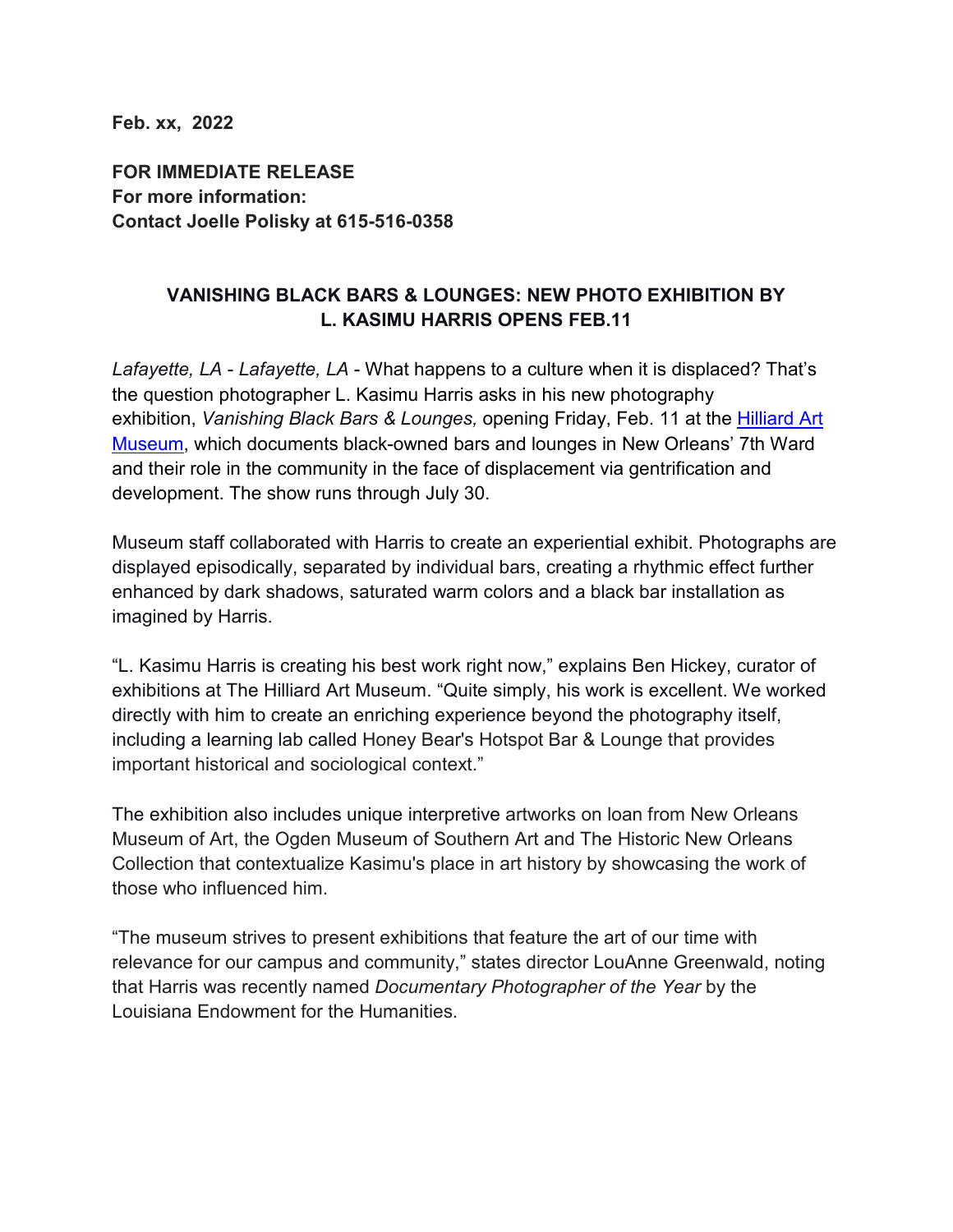Hilliard will also offer a gallery talk with the artist on April 20 at 6 p.m. to further the conversation about cultural displacement as well as the role of photography in documenting culture.

"I'm eager that a show like this can create positive and nuanced discussions about development's impact in Louisiana and the net impact on marginalized communities," adds Hickey.

#### Exhibit Details

# *L. Kasimu Harris: Vanishing Black Bars & Lounges* **Exhibition Dates: Feb. 11, 2022 - July 30, 2022**

For several generations, the black-owned bars and lounges on St. Bernard Avenue in New Orleans's 7th Ward were mainstays of the community. They were safe spaces for refreshment in an otherwise hostile world that allowed for the development of a strong community and many beloved forms of cultural expression. Now, as those lounges struggle to stay open and many become white-owned, it is unclear what will happen to the neighborhood. The photographer L. Kasimu Harris is documenting these bars and lounges before it is too late and asking the question, "What happens to the culture when it is displaced?"

## **Upon request, press and media kits are available that include additional highresolution images and selected literature.**

### **Museum Hours, Admission & General Information**

The Hilliard Art Museum is located at 710 E. Saint Mary Blvd. on the campus of the University of Louisiana at Lafayette. Museum hours are: Tuesday, Thursday and Friday, 9 a.m.-5 p.m.; Wednesday, 9 a.m.-8 p.m.; Saturday, 10 a.m.-5 p.m.; closed Sunday and Monday. For general information, please visit HillliardMuseum.org or call 337-482-2278.

### **About the Hilliard Art Museum**

Our Museum is a bridge. Our Museum is a catalyst. Our Museum is for everyone. We connect art and education, our university and our community, generations and cultures. The Hilliard Art Museum-University of Louisiana at Lafayette is not just a place to look at art. It's a place where visitors are encouraged to truly see art. It is a place of learning, where students sketch in the galleries and artists talk about their work. It's a destination for families, where kids express their own creativity through hands-on activities. And it's a resource for academic research and observation. Museum experiences build skills that extend into every aspect of life. Viewing art promotes dialogue and understanding between individuals, among families, and throughout our community. Art makes life richer. And better. For everyone.